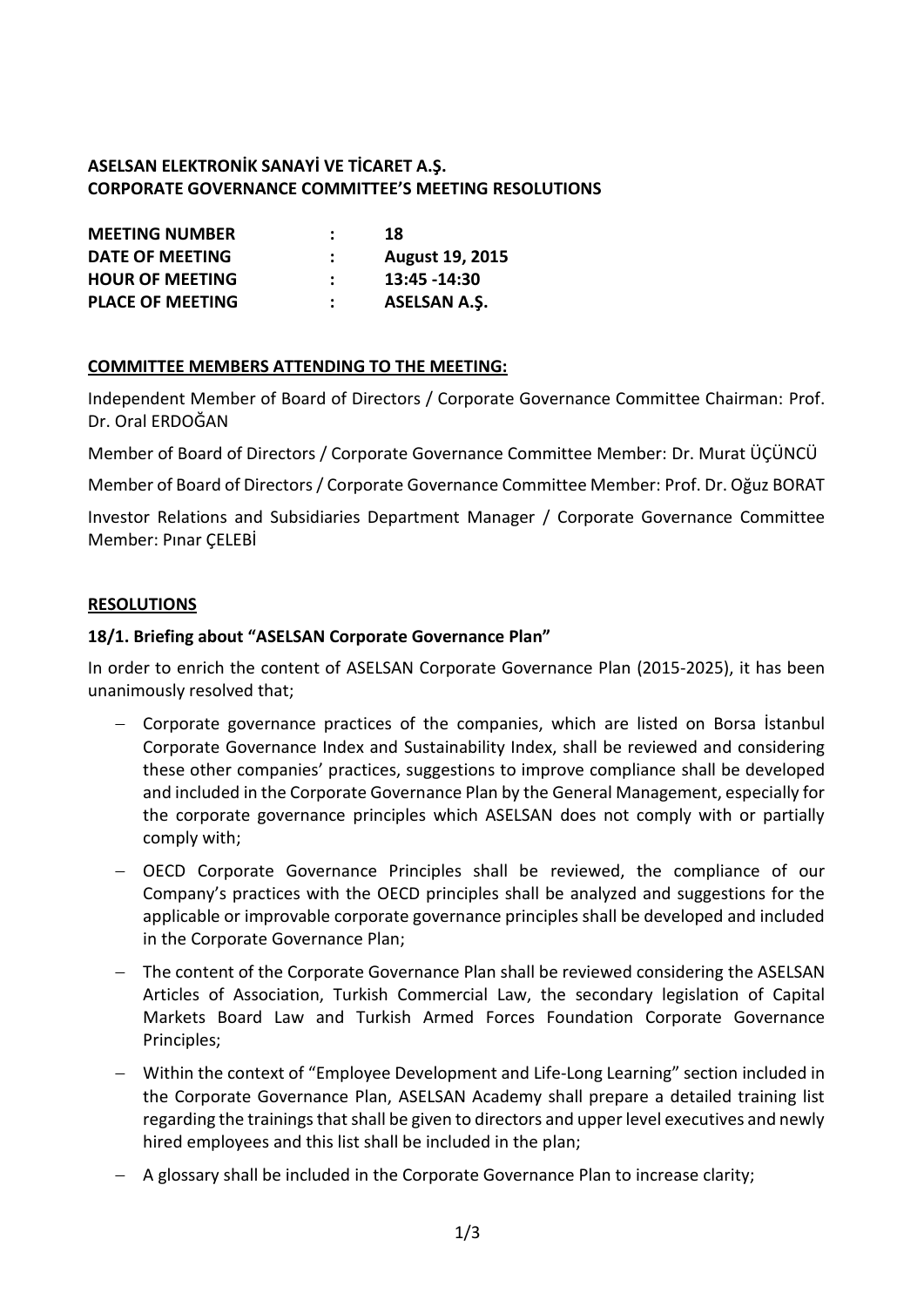- A study shall be made for the social responsibility activities and the efforts to develop sense of corporate belonging;
- With regard to the internalization of ASELSAN corporate governance understanding, Investor Relations Department and ASELSAN Academy shall set off a training program and calendar for newly hired and current employees and include those in the Corporate Governance Plan;
- ASELSAN Corporate Governance Plan shall be submitted to Corporate Governance Committee following the completion of above mentioned amendments.

## **18/2. Briefing about the tasks carried to develop an Anti-Bribery and Corruption Policy.**

It has been unanimously resolved that; the Anti-Bribery and Corruption Policy, of which the draft version was prepared by the General Management, shall be submitted to the Corporate Governance Committee in September.

## **18/3. Briefing about the review of ASELSAN Ethical Principles.**

It has been unanimously resolved that; ASELSAN Ethical Principles Directive and the ASELSAN Ethical Principles, which is the appendix of the directive, shall be reviewed, revised and submitted to Corporate Governance Committee by General Management in September.

**18/4. Discussing the subject of inviting the employee representatives to the Board of Directors meeting at least once a year to listen their opinions, suggestions and requests, with regard to the enhancement of compliance to the article "Supporting the Participation of the Stakeholders in the Corporation's Management" of Corporate Governance Principles.**

It has been unanimously resolved that; the subject of inviting the President of ASELSAN Employee Representatives to the Board of Directors meeting at least once a year to listen to the representatives' opinions, suggestions and requests, shall be submitted to the Board of Directors meeting in September by the Corporate Governance Committee.

# **18/5. Discussing the subject of setting an internal regulation regarding the issue that our Company does not lend money to the members of board of directors and executives, for the enhancement of compliance to the article "Financial Rights Provided for Members of the Board of Directors and Executives" of Corporate Governance Principles.**

It has been unanimously resolved that; an internal regulation shall be prepared by the General Management stating that ASELSAN does not lend money to ASELSAN Board of Directors Members and executives, and it shall be submitted to the Corporate Governance Committee in September.

**18/6. Discussing the subject of Board of Directors' making a self-criticizing including the executives with administrative responsibility and an assessment of the company performance and adding these to 2015 annual report, for the enhancement of compliance to the article "Financial Rights Provided for Members of the Board of Directors and Executives" of Corporate Governance Principles..**

It has been unanimously resolved that the subject shall be discussed at the following Corporate Governance Committee meeting.